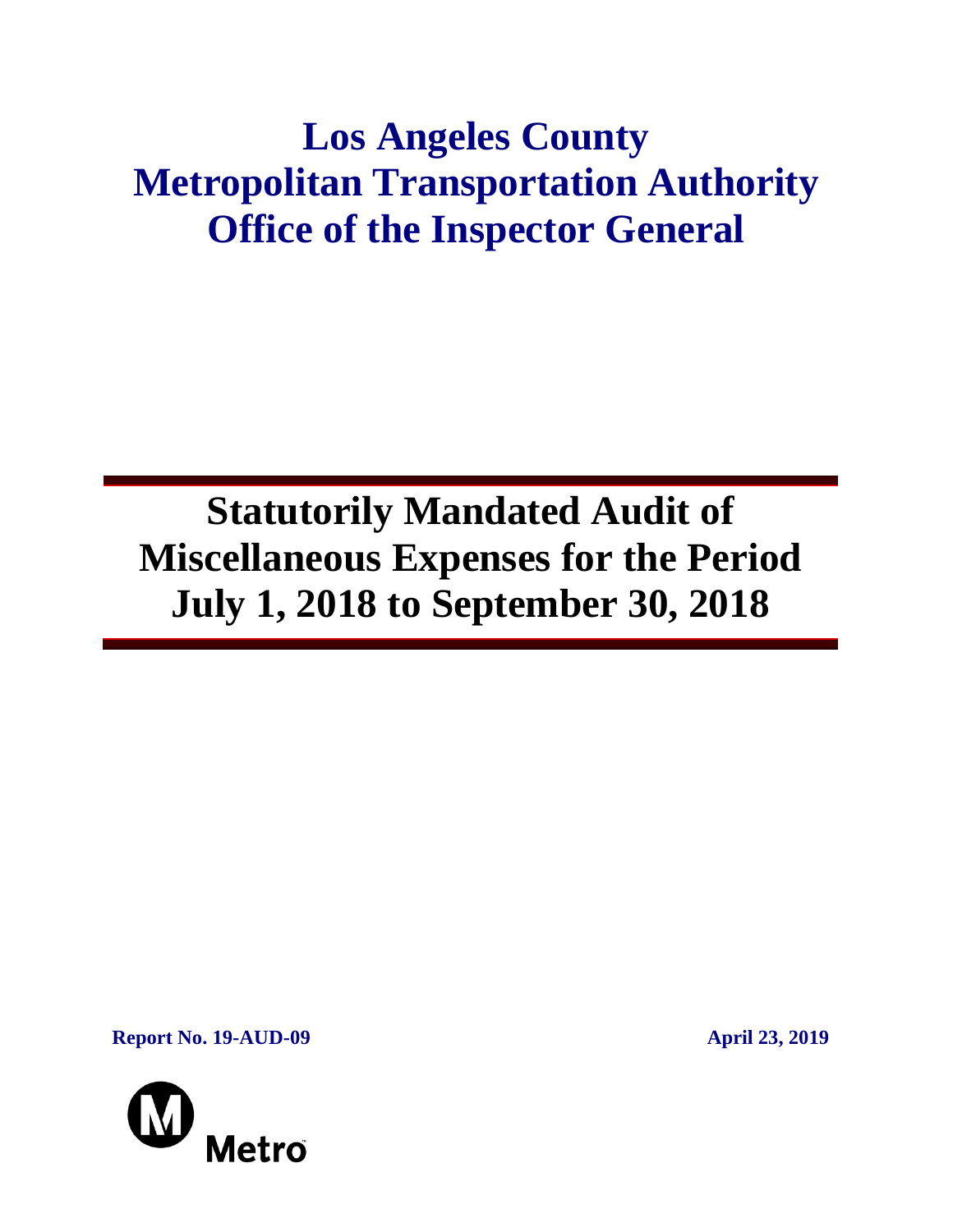# TABLE OF CONTENTS

#### **Page**

|                                                                 | 1              |
|-----------------------------------------------------------------|----------------|
|                                                                 | 1              |
|                                                                 | $\overline{2}$ |
|                                                                 | $\overline{2}$ |
| Expenses for Sponsorships were Charged to the Incorrect Account | 3              |
|                                                                 | 4              |
|                                                                 | $\overline{4}$ |
|                                                                 | $\overline{4}$ |
|                                                                 | $\overline{4}$ |
| <b>ATTACHMENTS</b>                                              |                |
| A.                                                              | 5              |
| <b>B.</b>                                                       | 6              |
| $\mathcal{C}$ .                                                 | 8              |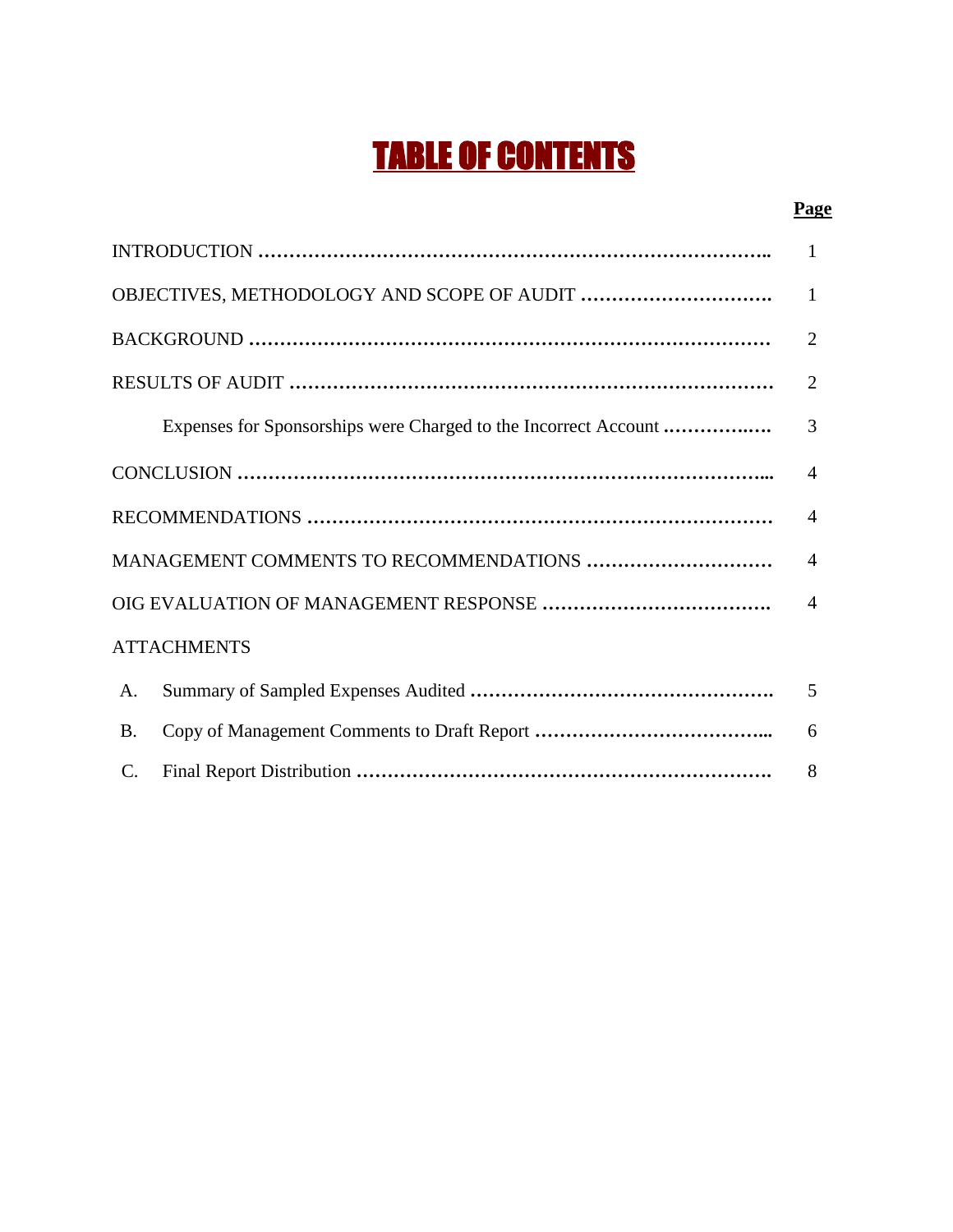#### Statutorily Mandated Audit of Miscellaneous Expenses for the Period July 1, 201\$ to September 30, 201\$

Office of the Inspector General **Report No. 19-AUD-09** 

| DATE:           | April 23, 2019                                                                                                                               |
|-----------------|----------------------------------------------------------------------------------------------------------------------------------------------|
| TO:             | Metro Board of Directors<br>Metro Chief Executive Officer                                                                                    |
| <b>FROM:</b>    | Yvonne Zheng, Senior Manager, Audit, Office of the Inspector General                                                                         |
| <b>SUBJECT:</b> | Final Report on Statutorily Mandated Audit of Metro Miscellaneous Expenses<br>From July 1, 2018 to September 30, 2018 (Report No. 19-AUD-09) |

#### INTRODUCTION

The Office of the Inspector General (OIG) performed an audit of Metro miscellaneous expense transactions processed from July 1, 2018 to September 30, 2018. This audit was performed pursuant to Public Utilities Code section 130051.28(b), which requires the OIG to report quarterly on the expenditures of the Los Angeles County Metropolitan Transportation Authority (Metro) including its Board of Directors for miscellaneous expenses, such as travel, meals, refreshments, and membership fees.

We found that the transactions reviewed generally complied with Metro policies, were reasonable and adequately supported by required documents. However, we found that two expense transactions for sponsorships were incorrectly charged to Account 50905 — Corporate Memberships instead of Account 50999 – Miscellaneous Expenses - Others.

#### OBJECTIVES, METHODOLOGY, AND SCOPE Of AUDIT

The objectives of the audit were to determine whether

- . Expenses charged were proper, reasonable, and in accordance with Metro policies and procedures.
- . Expenses had proper approvals, receipts, and other supporting documentation.
- Policies and procedures are adequate to ensure that expenses are documented and properly accounted for.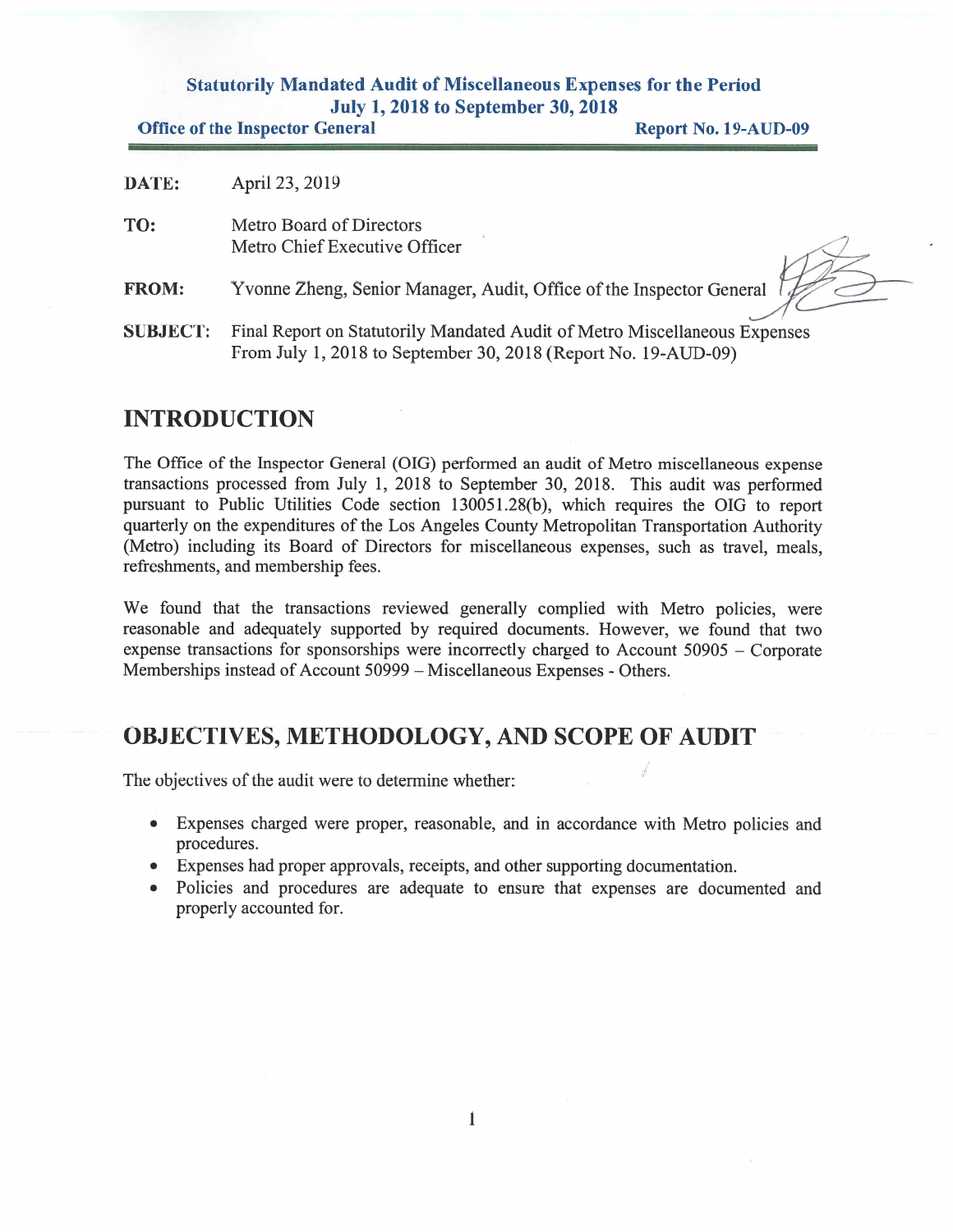#### **Statutorily Mandated Audit of Miscellaneous Expenses for the Period July 1, 2018 to September 30, 2018 Office of the Inspector General <b>Report No. 19-AUD-09**

To achieve the audit objectives, we performed the following procedures:

- Obtained and reviewed applicable policies and procedures;
- Interviewed appropriate staff in Accounting and other departments, and
- Reviewed a sample of expenses for the period of July 1, 2018 to September 30, 2018 to determine if expenses incurred were reasonable, properly approved, and supported by required documentation (i.e. invoices, receipts, and justification memos).

This audit covered a review of Metro miscellaneous expenses for the period of July 1, 2018 to September 30, 2018. For this period, miscellaneous expenses totaled \$2,777,785.74.<sup>1</sup> We selected 35 expense transactions totaling \$842,234.41 for detail testing. Thirty of the expense transactions were randomly selected, and the remaining 5 were judgmentally selected due to their large dollar amount. See Attachment A for details.

This audit was conducted in accordance with generally accepted government auditing standards. Those standards require that we plan and perform the audit to obtain sufficient, appropriate evidence to provide a reasonable basis for our findings and conclusions based on our audit objectives. We believe that the evidence obtained provides a reasonable basis for our findings and conclusions based on our audit objectives.

### **BACKGROUND**

All Metro expenditures are categorized into various expense accounts and recorded in Metro's Financial Information System (FIS). Metro employees have several options for seeking payment for miscellaneous expenses incurred, such as check requests, purchase cards, purchase orders, and travel & business expense reports. Each option has its own policies, procedures, or guidelines. The Accounting Department's Accounts Payable Section is responsible for the accurate and timely processing of payments for miscellaneous expenses.

## **RESULTS OF AUDIT**

The audit found that the transactions reviewed generally complied with policies, were reasonable and adequately supported by required documents. However, we found that two expenses for sponsorships were incorrectly charged to Account 50905 – Corporate Memberships instead of Account 50999 – Miscellaneous Expenses-Others.

<sup>&</sup>lt;sup>1</sup> This total does not include transactions that were \$200 or less, offsetting credits, and transactions from the OIG and Ethics Departments.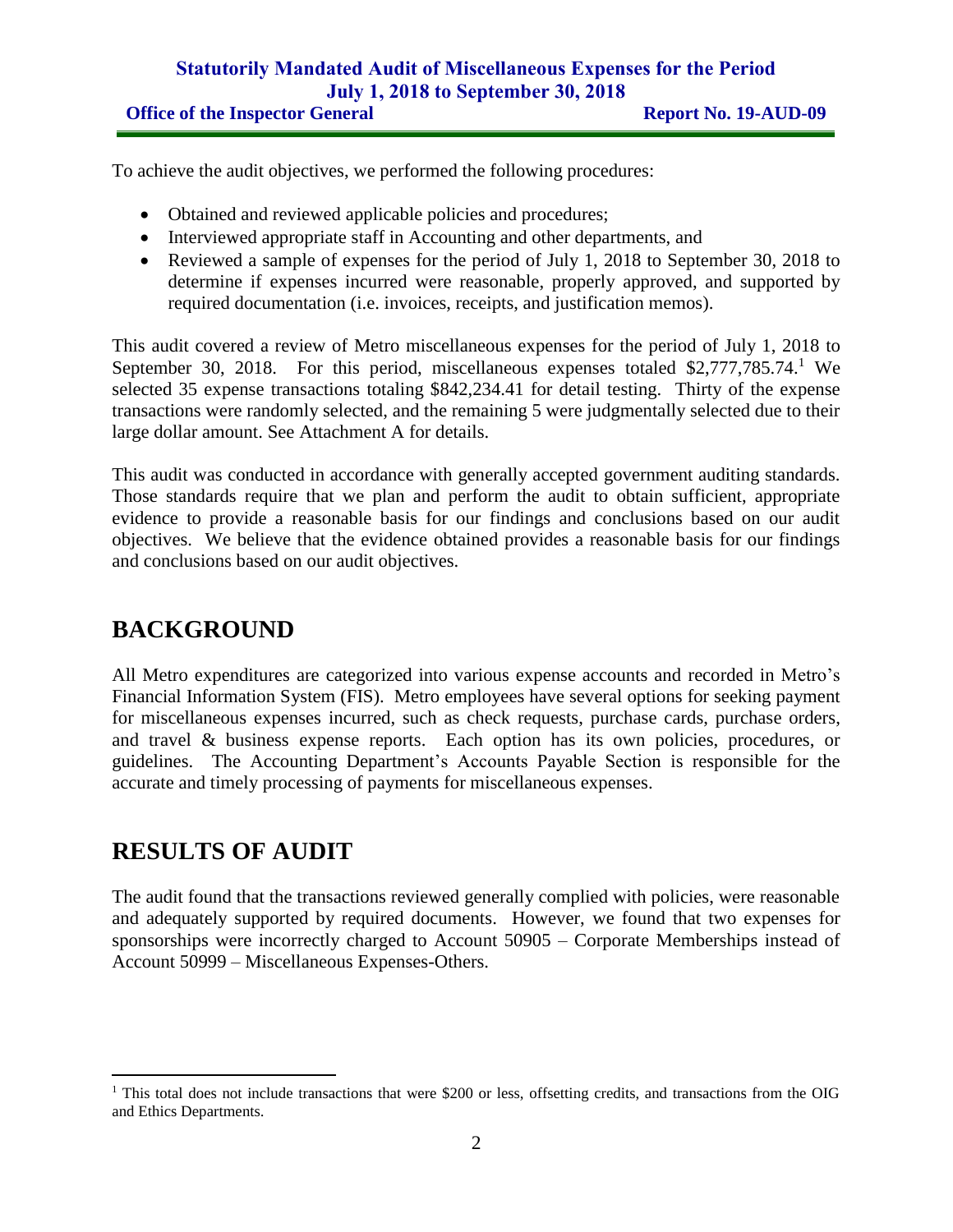#### **Statutorily Mandated Audit of Miscellaneous Expenses for the Period July 1, 2018 to September 30, 2018**

#### **Expenses for Sponsorships were Charged to the Incorrect Account**

Under Metro's Chart of Accounts, it states: "*Account 50905: Misc – Corporate Membership – for membership fees or dues paid wherein Metro is a member in public transportation related organizations. This account excludes professional membership fees or dues paid by Metro for its employees."*

We found that two expense transactions for corporate sponsorships were incorrectly charged to "Account 50905 – Corporate membership" instead of "Account 50999 – Miscellaneous Expenses-Others," which includes expense transaction for community outreach and sponsorships.

- 1. In August 2018, the Board Relations, Policy and Research Department paid \$5,000 for Sponsorship of the 2018 Mayoral Housing, Transportation, and Jobs Summit. This expense was incorrectly charged to Account 50905, which should be used only for corporate membership expenses. When we inquired why the sponsorship expense was charged to Account 50905, cost center staff informed us that in FIS, it stated that Account 50905 could be used for corporate memberships or sponsorships. We advised the cost center that FIS has been updated and now Account 50905 is used only for corporate memberships. The cost center advised that in the future they will use Account 50999 for corporate sponsorships.
- 2. In August 2018, the Risk Management Department paid \$5,000 for Sponsorship of METRANS 20<sup>th</sup> Anniversary Dinner Celebration. The department correctly charged this expense to Account 50999. Subsequently, Accounting reversed the expense transaction from Account 50999 and incorrectly charged it to Account 50905. When we inquired why the sponsorship expense was charged to Account 50905, accounting staff stated that at that time in FIS, it showed Account 50905 could be used for corporate memberships or sponsorships.

In a prior audit report,<sup>2</sup> we reported a similar issue that another department incorrectly charged sponsorship expense in Account 50905. We found that this occurred because information for Account 50905 in FIS was not updated to accurately reflect Metro's current Chart of Accounts, which states that Account 50905 is only for corporate memberships, and expenses for community or business outreach including sponsorship are charged to Account 50999. When we brought this to the attention of the Executive Officer, Finance/Controller, he immediately asked his staff to update FIS. The FIS system was updated in September 2018. We found that the two transactions mentioned above were processed before the Accounting Department corrected FIS in September 2018.

<sup>2</sup> *Report No 19-AUD-02: Statutorily Mandated Audit of Miscellaneous Expense for the Period July 1, 2017 to September 30, 2017, November 21, 2018*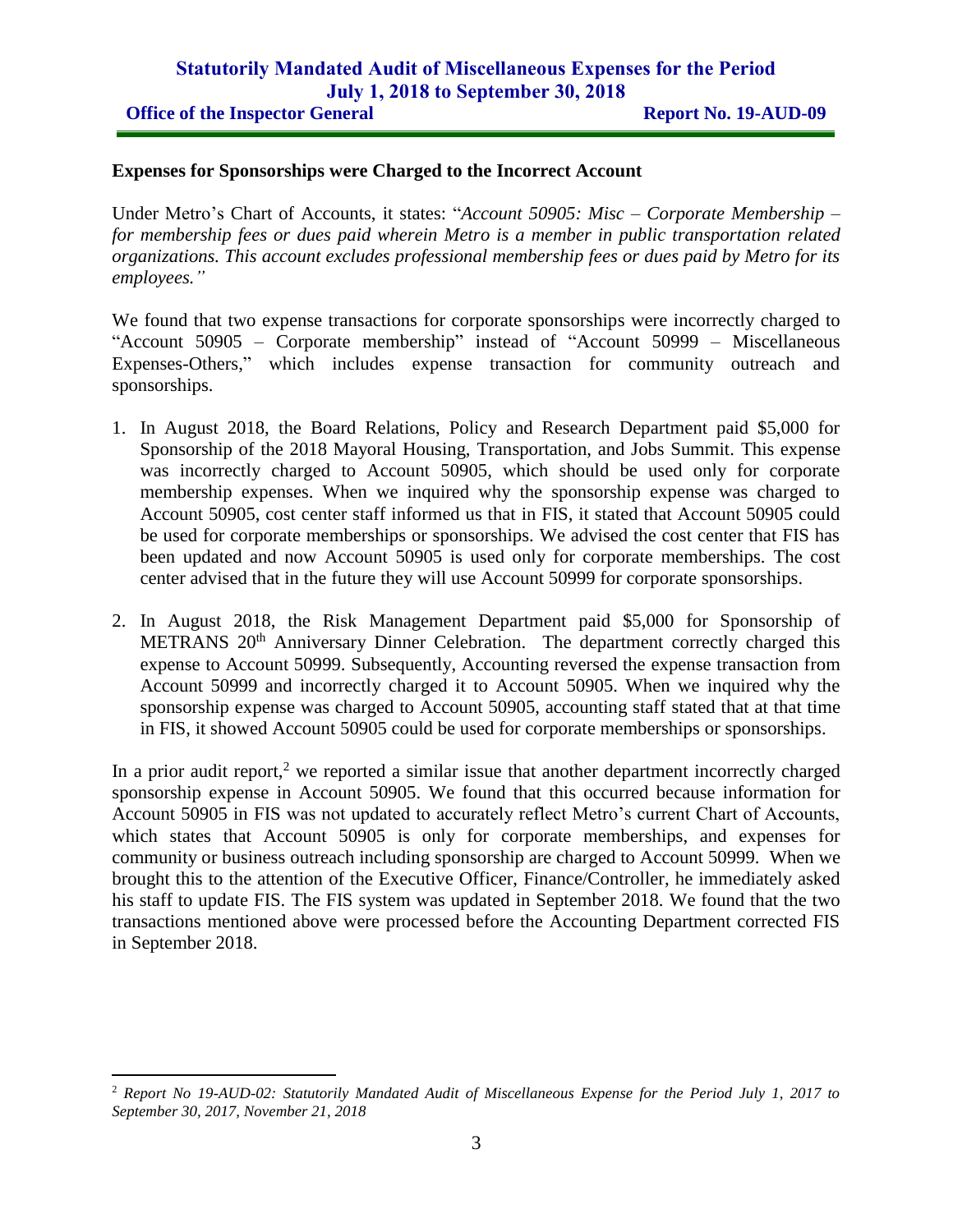## **CONCLUSION**

We found that Metro miscellaneous expenses reviewed for the period of July 1, 2018 to September 30, 2018 generally complied with policies, and were reasonable and adequately supported with required documents. However, two expenses for sponsorship were incorrectly charged to Account 50905 – Corporate Memberships instead of Account 50999 – Miscellaneous Expenses-Others. This occurred before the FIS system was corrected.

## **RECOMMENDATIONS**

We recommend that the Accounting Department should:

- 1. Remind accounting staff that the description of sponsorship expenses in FIS has been updated, and these expenses should be charged to Account 50999 – Miscellaneous Expenses- Others.
- 2. Continue reviewing sponsorship expenses to ensure they are charged to the correct account (i.e., Account 50999).
- 3. Consider correcting the two expense transactions related to payments for sponsorship so that the charges are accurately reflected to FIS Account 50999.

# **MANAGEMENT COMMENTS TO RECOMMENDATIONS**

On April 1, 2019, we provided Metro Management a draft report. On the same day, management completed a response that agreed with the recommendations in the report (see Attachment B).

# **OIG EVALUATION OF MANAGEMENT RESPONSE**

Management's proposed corrective actions are responsive to the findings and recommendations in the report. Therefore, we consider all issues related to the recommendations resolved and closed based on the corrective actions taken or planned.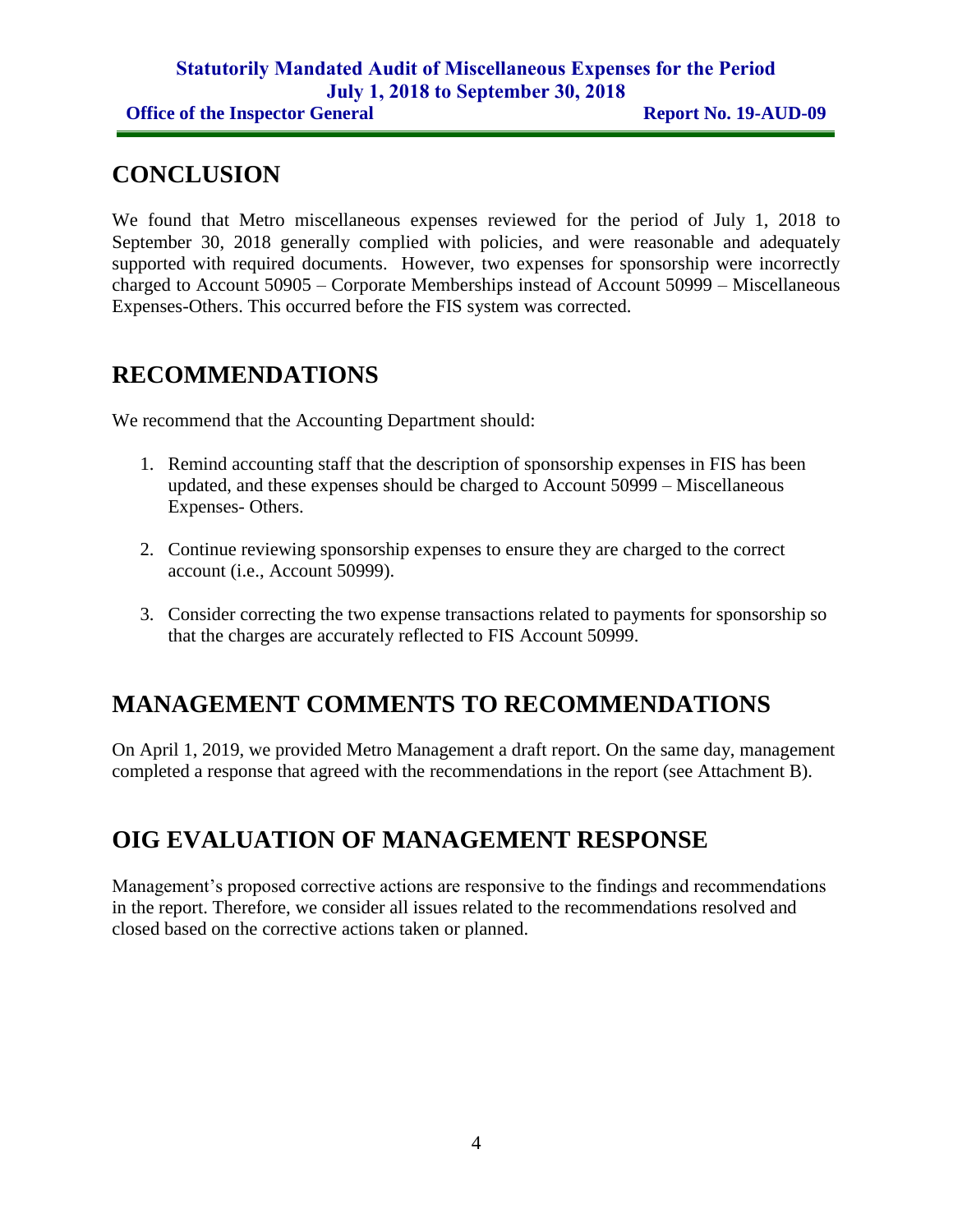# **Summary of Sampled Expenses Audited For the Period from July 1, 2018 to September 30, 2018**

|                |                                     |                               | Θ                              |
|----------------|-------------------------------------|-------------------------------|--------------------------------|
| <b>Account</b> | <b>Account Description</b>          | <b>Total</b><br><b>Amount</b> | <b>Sample</b><br><b>Amount</b> |
| 50213          | <b>Training Program</b>             | \$<br>38,630.62               | $\mathcal{S}$<br>$\theta$      |
| 50903          | <b>Business Meals</b>               | 74,993.87                     | 490.82                         |
| 50905          | Corporate Membership                | 325,899.70                    | 153,840.00                     |
| 50908          | <b>Employee Relocation</b>          | 39,762.42                     | $\overline{0}$                 |
| 50910          | ER Mileage / Parking                | 2,481.97                      | $\theta$                       |
| 50912          | Professional Membership             | 29,657.25                     | $\overline{0}$                 |
| 50914          | <b>Schedule Checkers</b>            | 2,261.31                      | $\overline{0}$                 |
| 50915          | Seminar and Conference Fee          | 135,873.26                    | 3,110.00                       |
| 50917          | <b>Business Travel</b>              | 159,740.65                    | 2,821.55                       |
| 50918          | Advertising                         | 1,513,064.99                  | 601,756.48                     |
| 50999          | <b>Other Miscellaneous Expenses</b> | 455,419.70                    | 80,215.56                      |
|                | <b>Totals</b>                       | \$2,777,785.74                | 842,234.41                     |
|                |                                     |                               |                                |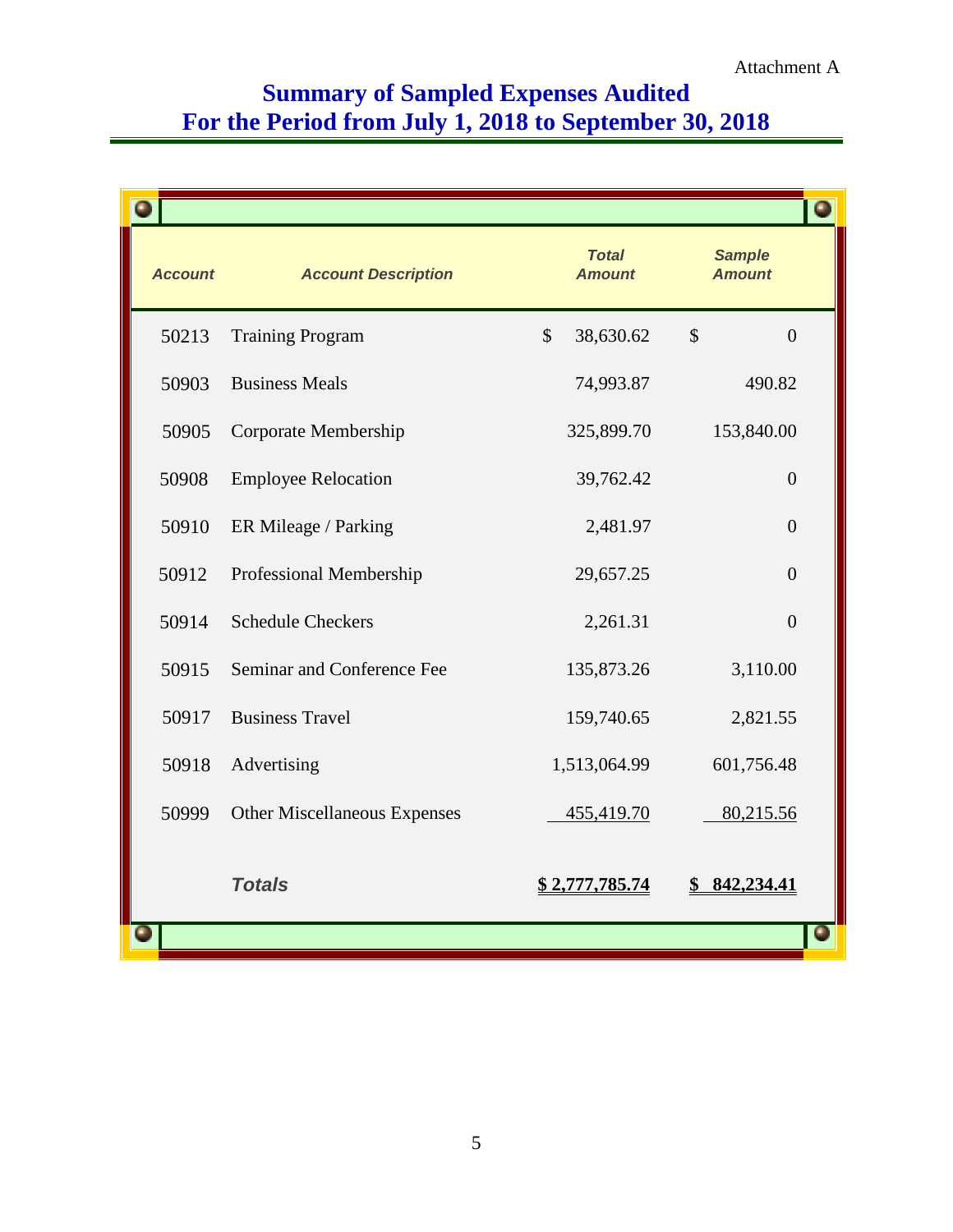# **Copy of Management Comments to Draft Report**

| <b>Aetro</b> |         | Interoffice Memo                                                                                |
|--------------|---------|-------------------------------------------------------------------------------------------------|
|              | Date    | April 1, 2019                                                                                   |
|              | To      | Yvonne Zheng<br>Senior Manager, Audit, Office of<br>Inspector General                           |
|              | From    | Jesse Soto <i>Fine</i><br>Executive Officer, Finance/Controller,<br>Accounting                  |
|              | Subject | Draft report: Statutorily Mandated Audit<br>of Miscellaneous Expense (Report No. 19-<br>AUD-09) |

#### **OVERVIEW**

We have reviewed the results of the subject audit report and concur with the recommendation in the report.

We recognize that corrective action must be taken to ensure that expenses for sponsorship are correctly recorded in account 50999 - Miscellaneous Expenses-Others.

#### PROPOSED CORRECTIVE ACTIONS

The audit recommends that:

1. Remind accounting staff that the description of sponsorship expenses in FIS has been updated, and these expenses should be charged to Account 50999-Miscellaneous Expenses-Others.

Management Response: Agree

The Senior Director of Accounting will continue to remind the Accounts Payable staff that sponsorship expenses should be charged Account 50999- Miscellaneous Expenses-Others.

2. Continue reviewing sponsorship expenses to ensure they are charged to correct account (i.e., Account 50999).

Management Response: Agree

As stated in recommendation above, the Senior Director of Accounting will continue to ensure that sponsorship expenses are charged to account # 50999 Account 50999- Miscellaneous Expenses-Others.

3. Consider correcting the two expense transactions related to payments for sponsorship so that charges are accurately reflected in FIS Account 50999.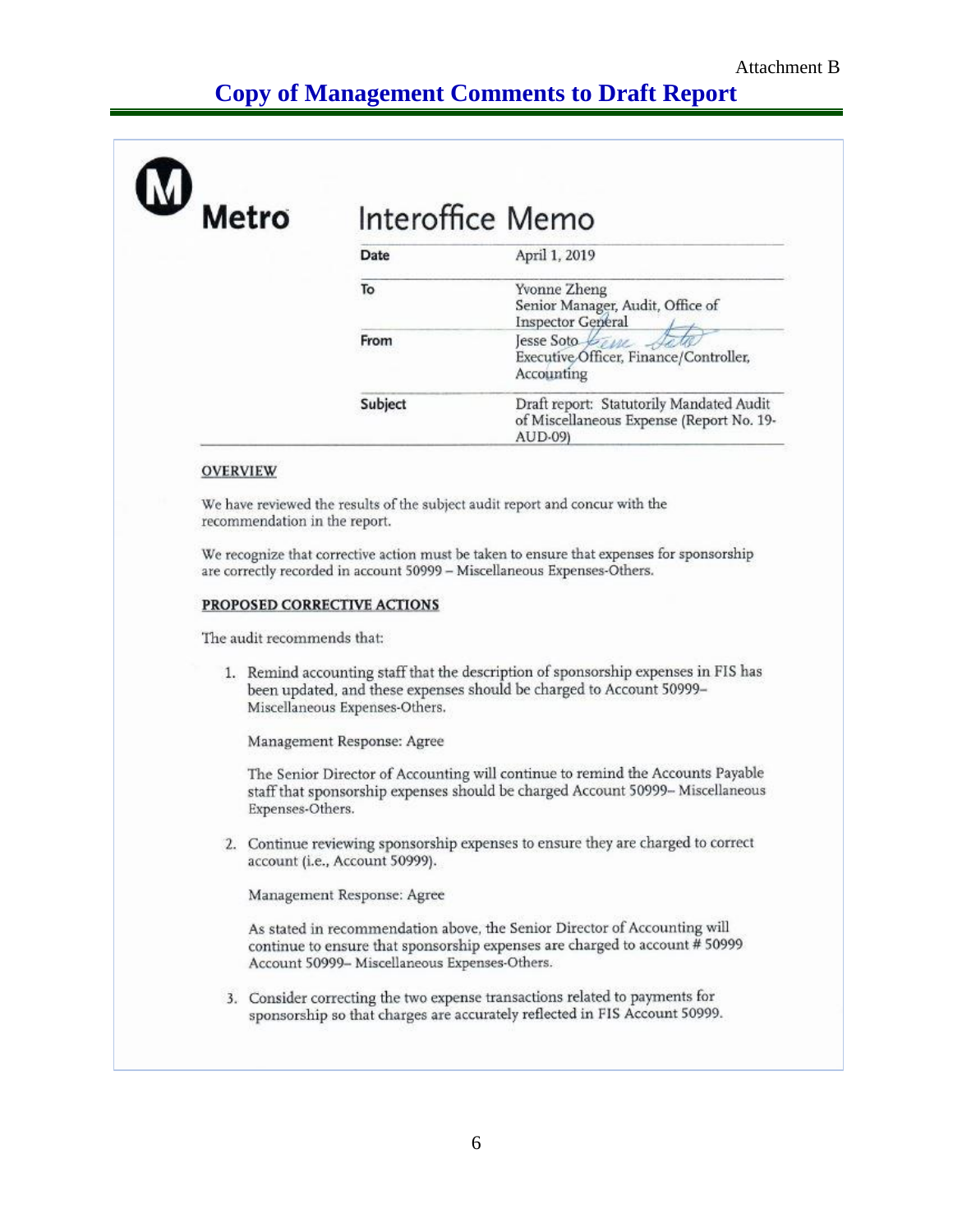## **Copy of Management Comments to Draft Report**

Management Response: Agree

The Senior Director of Accounting will work with the Accounts Payable Staff to correct the two payments related to sponsorship in FIS to Account 50999. To be corrected on or before April 30, 2019.

Should you have any questions regarding the response to this report, please feel free to contact me.

Nalini Ahuja, Chief Financial Officer, Finance and Budget  $CC:$ Juan Cordero, Senior Director of Accounting Juliet Glindro, Manager, Accounting